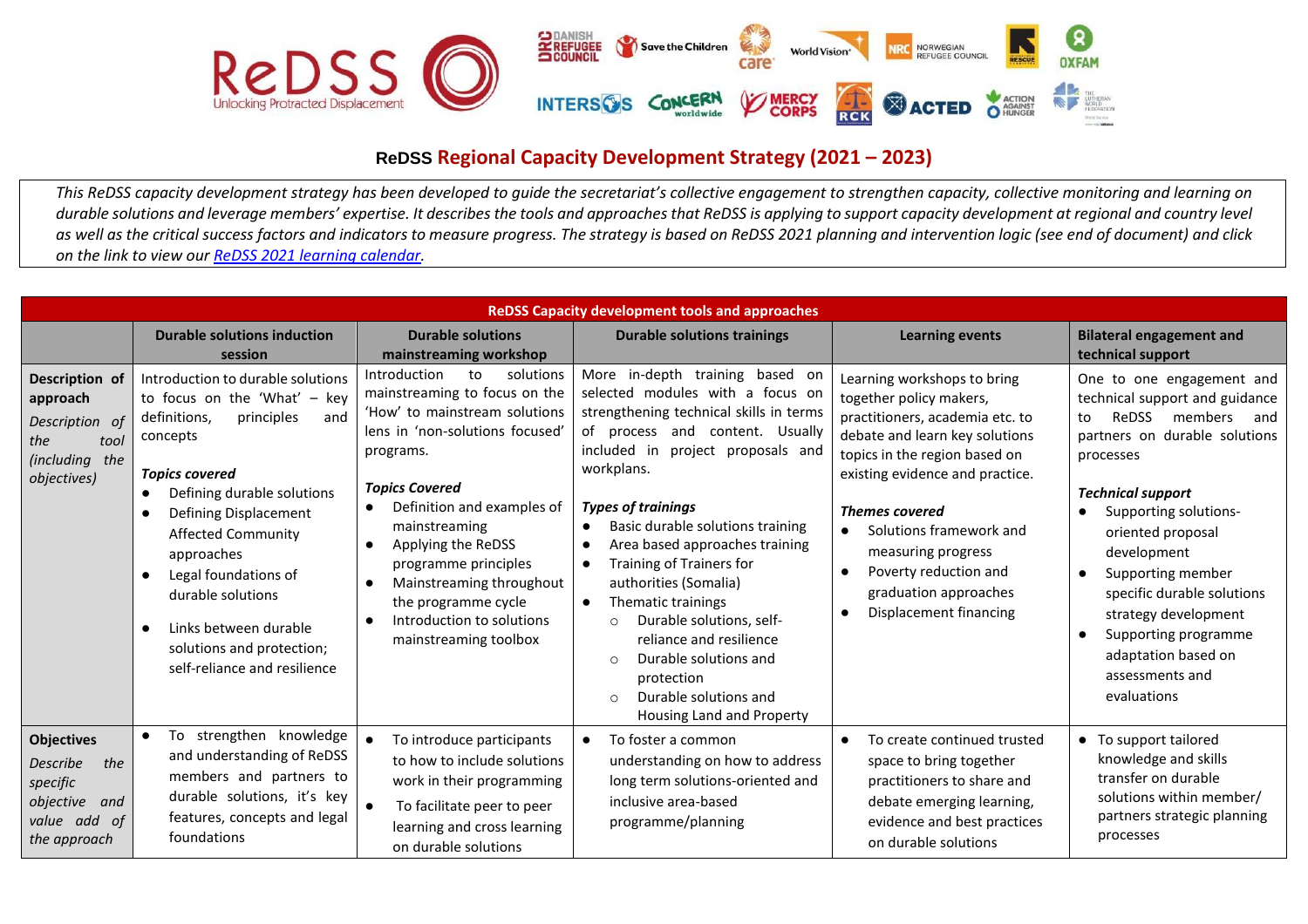L

|                                                                                     | To start dialogue on what<br>durable solutions means in<br>context<br>and<br>the<br>be<br>introduced to the<br>core<br>solutions principles<br>To introduce new<br>$\bullet$<br>members/staff to ReDSS,<br>our ways of working and<br>values and how to engage<br>and get information                                                                                                                                                    | mainstreaming and<br>integrated programming<br>Presenting practical tools<br>$\bullet$<br>to operationalize key<br>concepts in programmes<br>and showcasing examples<br>of specific promising<br>practice.<br>To share a simple toolbox<br>$\bullet$<br>of 'how to' resources on<br>durable solutions | To increase knowledge on how to<br>$\bullet$<br>strengthen multistakeholder and<br>multi-sectorial partnerships and<br>coordination on solutions<br>including contribution to the<br>poverty agenda and SDGs.<br>Leverage and create strategic<br>$\bullet$<br>opportunities for cross-country<br>training between national and<br>local authorities and<br>practitioners.                            | programmes and policy in the<br>region<br>To discuss common<br>$\bullet$<br>approaches/ development of<br>collective tools to measure<br>durable solutions<br>programming progress and<br>impact<br>To creating space for<br>$\bullet$<br>discussions on topics that<br>might be too sensitive for<br>individual members at<br>country or regional levels                                                                                           | • To provide tailored support<br>to members/partners on<br>donor engagement on<br>durable solutions including<br>technical support on<br>proposal writing<br>• To strengthen one to one<br>engagement and<br>relationship building among<br>members to encourage<br>coordination and dialogue<br>on lessons learned etc. |
|-------------------------------------------------------------------------------------|------------------------------------------------------------------------------------------------------------------------------------------------------------------------------------------------------------------------------------------------------------------------------------------------------------------------------------------------------------------------------------------------------------------------------------------|-------------------------------------------------------------------------------------------------------------------------------------------------------------------------------------------------------------------------------------------------------------------------------------------------------|-------------------------------------------------------------------------------------------------------------------------------------------------------------------------------------------------------------------------------------------------------------------------------------------------------------------------------------------------------------------------------------------------------|-----------------------------------------------------------------------------------------------------------------------------------------------------------------------------------------------------------------------------------------------------------------------------------------------------------------------------------------------------------------------------------------------------------------------------------------------------|--------------------------------------------------------------------------------------------------------------------------------------------------------------------------------------------------------------------------------------------------------------------------------------------------------------------------|
| Modality/<br>approach (link<br>to ReDSS 2021<br>learning<br>calendar)               | 1.5-hour sessions (online or<br>$\bullet$<br>physical) led by ReDSS<br>regional/country capacity<br>development focal point<br>DS mainstreaming<br>$\bullet$<br>workshop always<br>conducted within 2 weeks<br>of DS induction session.                                                                                                                                                                                                  | 2-3hour sessions (online or<br>$\bullet$<br>physical) led by ReDSS<br>regional/country capacity<br>development focal points<br>Members and partners<br>$\bullet$<br>share programme lessons<br>learnt and useful<br>resources/ tools                                                                  | • In-depth training based on ReDSS<br>developed curriculum and<br>contextualised per region/ country<br>• Can be contextualised to full 2 days<br>trainings or 1day/ 1.5 day online or<br>physical trainings<br>• See checklist                                                                                                                                                                       | • Online or physical facilitated<br>learning sessions in partnership<br>with technical experts, to lead<br>thematic discussions<br>• Learning events may be<br>organised on a single thematic<br>focus or a number of themes<br>including as uptake workshops<br>following a research piece.                                                                                                                                                        | • Formal or informal<br>engagement with members<br>and partners upon requests<br>Not only one-way<br>mentorship but two-way<br>including programme<br>knowledge/ skills transfer to<br>ReDSS Secretariat as well as<br>facilitated one to one<br>engagement among<br>members                                             |
| Key<br><b>stakeholders</b><br>Key<br><b>stakeholders</b><br>that will be<br>engaged | <b>Practitioners and policy makers</b><br>ReDSS members/ReDSS+<br>$\bullet$<br>Durable solutions consortia<br>$\bullet$<br>operational partners<br>$\bullet$<br>UN agencies<br>Development actors<br>$\bullet$<br>including WBG<br>Local and national<br>$\bullet$<br>authorities<br>Durable Solutions donors<br>$\bullet$<br>CSOs/Community led<br>$\bullet$<br>organisations<br>Researchers and academia,<br>and private sector actors | <b>Focus on practitioners</b><br>ReDSS members/ReDSS+<br>$\bullet$<br>$\bullet$<br>Durable solutions<br>consortia operational<br>partners<br>Community led<br>$\bullet$<br>organisations                                                                                                              | <b>Practitioners and policy makers</b><br>ReDSS members/ReDSS+<br>Durable solutions consortia<br>$\bullet$<br>operational partners<br>UN agencies<br>$\bullet$<br>Development actors including<br>$\bullet$<br><b>WBG</b><br>Local and national authorities<br>$\bullet$<br>Durable Solutions donors<br>CSOs/Community led<br>organisations<br>Researchers and academia, and<br>private sector actors | <b>Practitioners and policy makers</b><br>ReDSS members/ ReDSS+<br>$\bullet$<br>Durable solutions consortia<br>$\bullet$<br>operational partners<br>UN agencies<br>$\bullet$<br>Development actors including<br>$\bullet$<br>WBG<br>Local and national authorities<br>$\bullet$<br>Durable Solutions donors<br>$\bullet$<br>CSOs/Community led<br>$\bullet$<br>organisations<br>Researchers and academia,<br>$\bullet$<br>and private sector actors | <b>Focus on ReDSS+ members</b><br>ReDSS members/ReDSS+<br>Durable solutions<br>consortia where ReDSS is<br>learning partner<br><b>External partners</b><br>Donors<br>$\bullet$<br>UN agencies<br><b>IGAD</b>                                                                                                             |